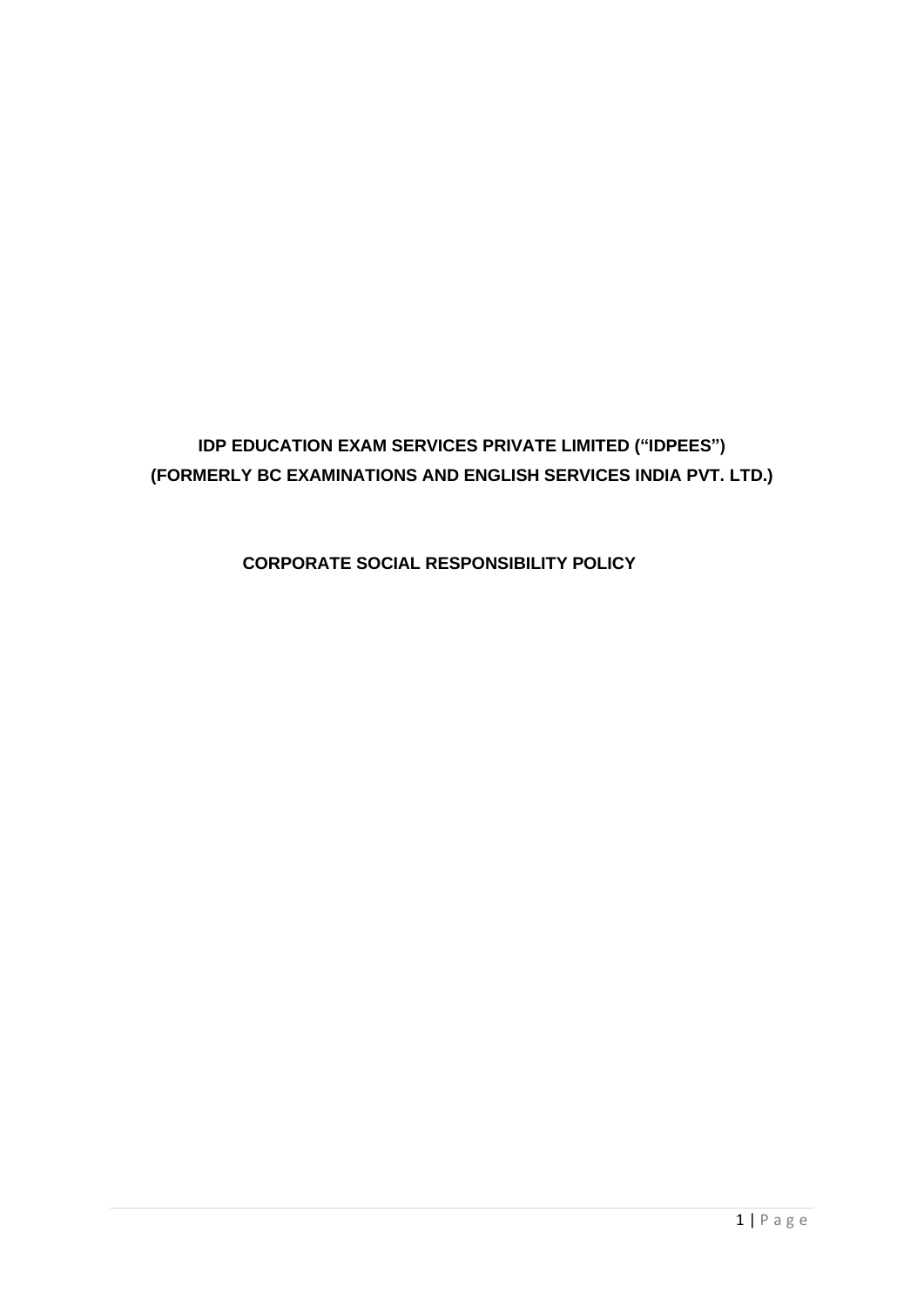# **Contents**

| 1.           |                                                           | 3                      |
|--------------|-----------------------------------------------------------|------------------------|
| 2.           |                                                           | $\overline{3}$         |
| 3.           |                                                           | $\boldsymbol{4}$       |
|              |                                                           | $\boldsymbol{\Lambda}$ |
|              |                                                           | 5                      |
|              |                                                           | 6                      |
|              |                                                           | 6                      |
|              |                                                           | 6                      |
|              |                                                           | 6                      |
| 5.           |                                                           | $\overline{7}$         |
| 6.           | <b>ACTIVITIES TO BE UNDERTAKEN AND MODE OF EXECUTION </b> | $\overline{7}$         |
| $\mathbf{7}$ |                                                           | 8                      |
| 8.           |                                                           | 9                      |
| 9.           |                                                           | 9                      |
| 10.          |                                                           | 9                      |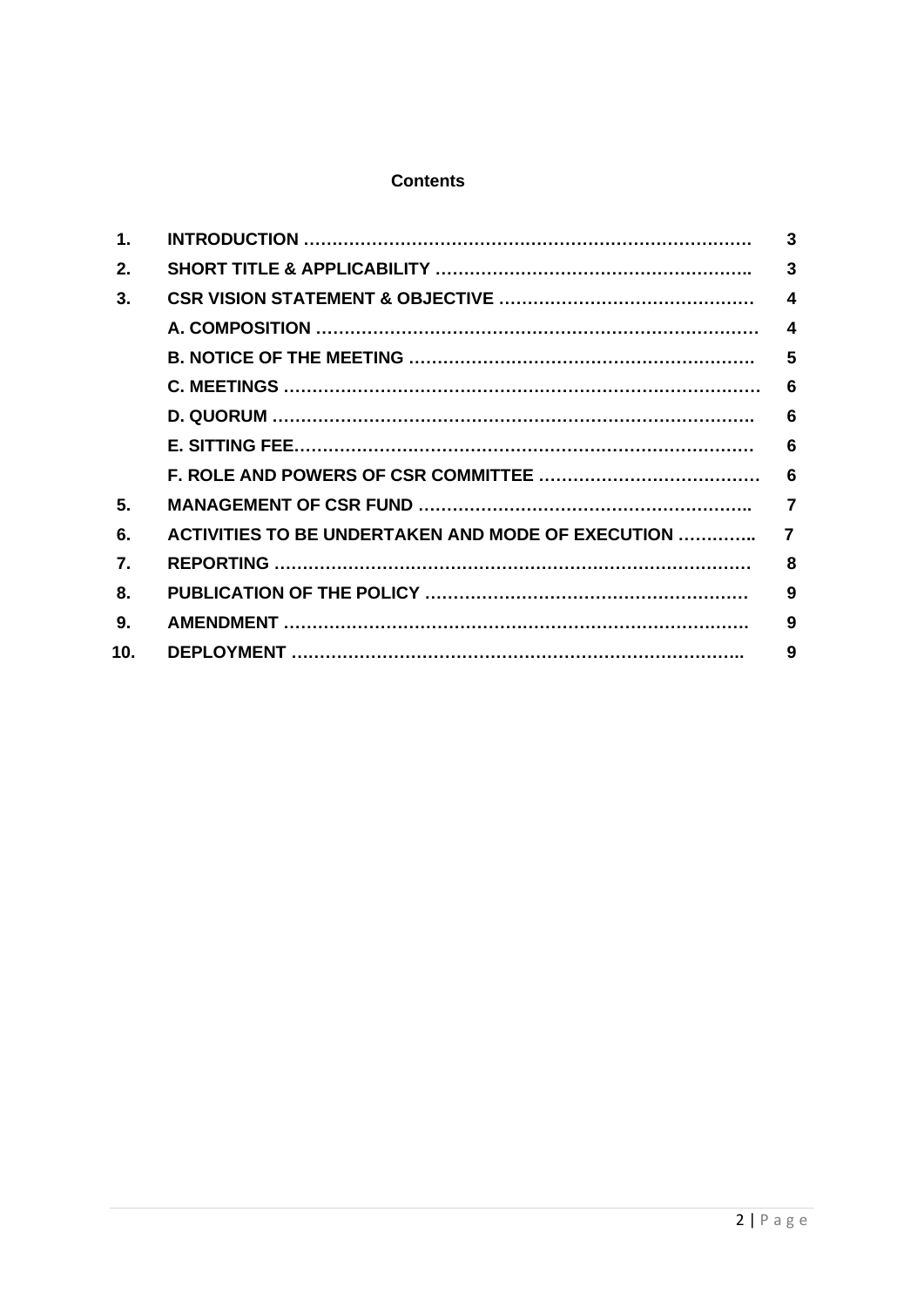# **1. INTRODUCTION:**

Corporate Social Responsibility (hereinafter referred to as the "CSR") builds a dynamic relationship between IDP Education Exam Services Pvt. Ltd. (Formerly BC Examinations and English Services India Private Limited) (hereinafter referred to as the "Company") on one hand and the society and environment on the other. CSR has traditionally been driven by the Company, as a moral obligation and in a humanitarian spirit. Over time, it has become an integral part of the Company's business and how it operates.

The key objective of the Company, through its CSR activity, is to promote development in key areas, which positively impact the society at large, with particular focus on the themes identified for India i.e. **skills for employability, gender equality**, global knowledge economy, arts and learning services.

# **2. SHORT TITLE & APPLICABILITY:**

This policy, which encompasses the Company's philosophy for delivering its responsibility as a corporate citizen and lays down the guidelines and mechanism for undertaking socially useful programmes for welfare & sustainable development of the community at large, is titled as the "BC Examinations and English Services India Private Limited Corporate Social Responsibility Policy" (hereinafter referred to as "CSR Policy").

The CSR Policy has been prepared keeping in mind the Company's business ethics and to comply with the requirements of Companies Act, 2013 (hereinafter called as "Act") and the Companies (Corporate Social Responsibility Policy) Rules, 2014, (hereinafter called as "Rules") notified by the Ministry of Corporate Affairs vide notification dated 27th February, 2014.

The Company shall allocate at least 2 % of its average net profits before taxes of the preceding three years, towards CSR activities to sustain and improve a healthy and prosperous environment and to improve the quality of life of the communities in which it serves (hereinafter referred to as "CSR Fund"). The Company may also utilize its products and services as suitable for its CSR activities. Any surpluses arising out of CSR projects or programmes or activities shall be re-deployed back into CSR activities and shall not form a part of the business profits of the Company.

# **3. CSR VISION STATEMENT AND OBJECTIVE:**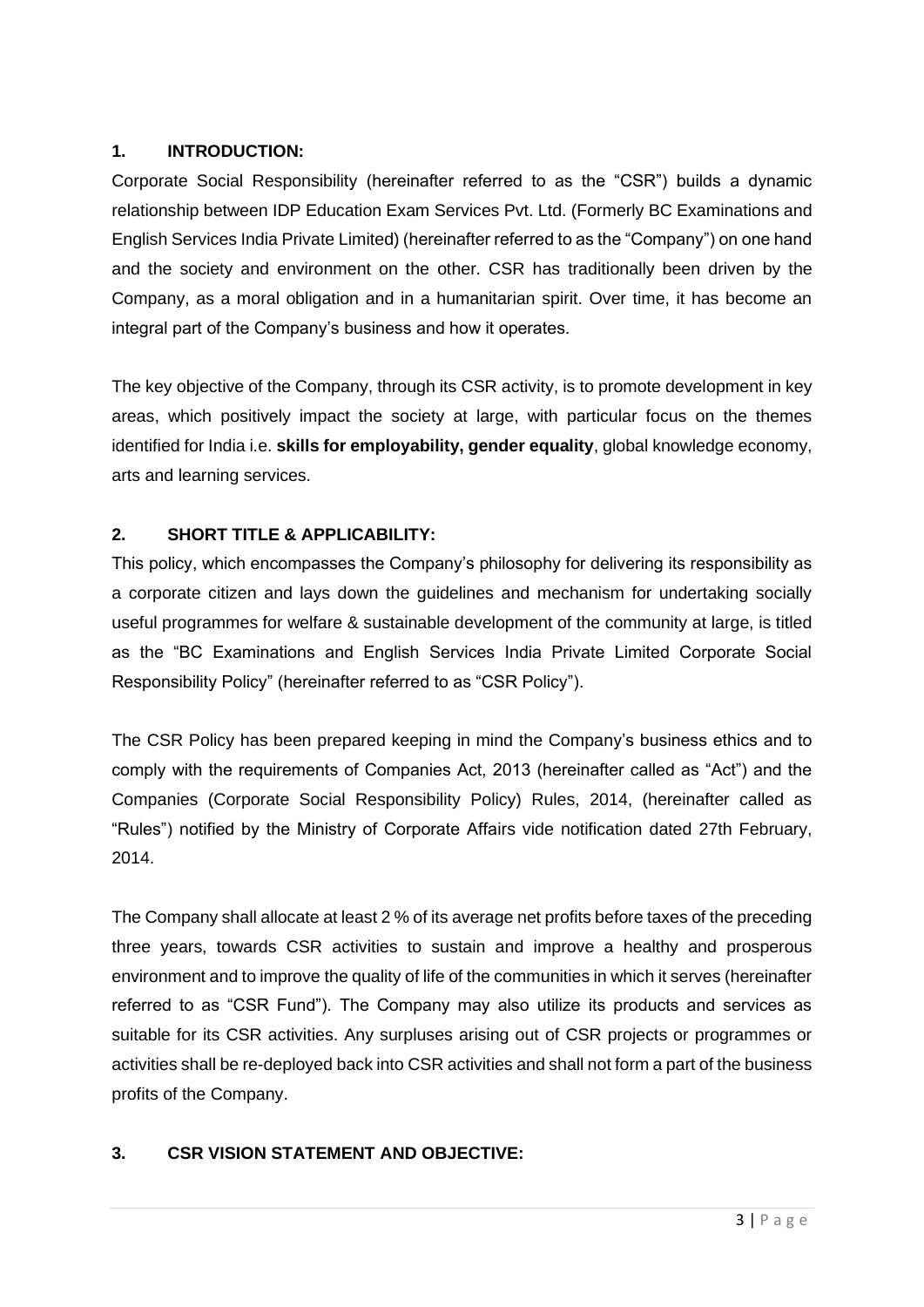CSR is a form of corporate self-regulation integrated into a business model. Therefore, the CSR Policy will function as a built-in, self-regulating mechanism whereby the Company's business will monitor and ensure its active compliance with the spirit of law, ethical standards and international norms.

The main objective of the CSR Policy is to establish the basic principles and the general framework of action for the Company's management to undertake and fulfill its CSR as stated in the Act and the Rules made there under from time to time.

#### **4. CSR COMMITTEE:**

#### A. COMPOSITION:

(i) In compliance of Rule 3 of the Rules, board of directors of the Company has constituted the CSR committee (hereinafter referred to as "Committee"), which will comprise of four Directors; and this Committee will be the apex body that will oversee the CSR Policy and its implementation by the Company. The Committee will comprise of following Directors:

| <b>S. No.</b> | <b>Name</b>        | <b>Designation</b> |
|---------------|--------------------|--------------------|
|               | Murray John Walton | Chairman           |
|               | Piyush Kumar       | Member             |
| ົ             | Rupesh Kumar       | Member             |

- (ii) The Chairman of the Committee as mentioned in clause 4A (i) above of this CSR Policy, shall be appointed by the Board of Directors of the Company. In the absence of the Chairman during the meeting, the members present at the meeting of the Committee shall elect one of the members to be the Chairman of the Committee for such meeting.
- (iii) Only members of the Committee have the right to attend Committee meetings. However, all Directors of the Company may be invited to attend all or part of any meeting as and when appropriate. In addition, other individuals such as Company employees or external advisors may be invited to attend all or part of any meeting of the Committee as and when appropriate.
- (iv) The Company Secretary of the Company shall act as the Secretary to the Committee.

#### B. NOTICE OF THE MEETING: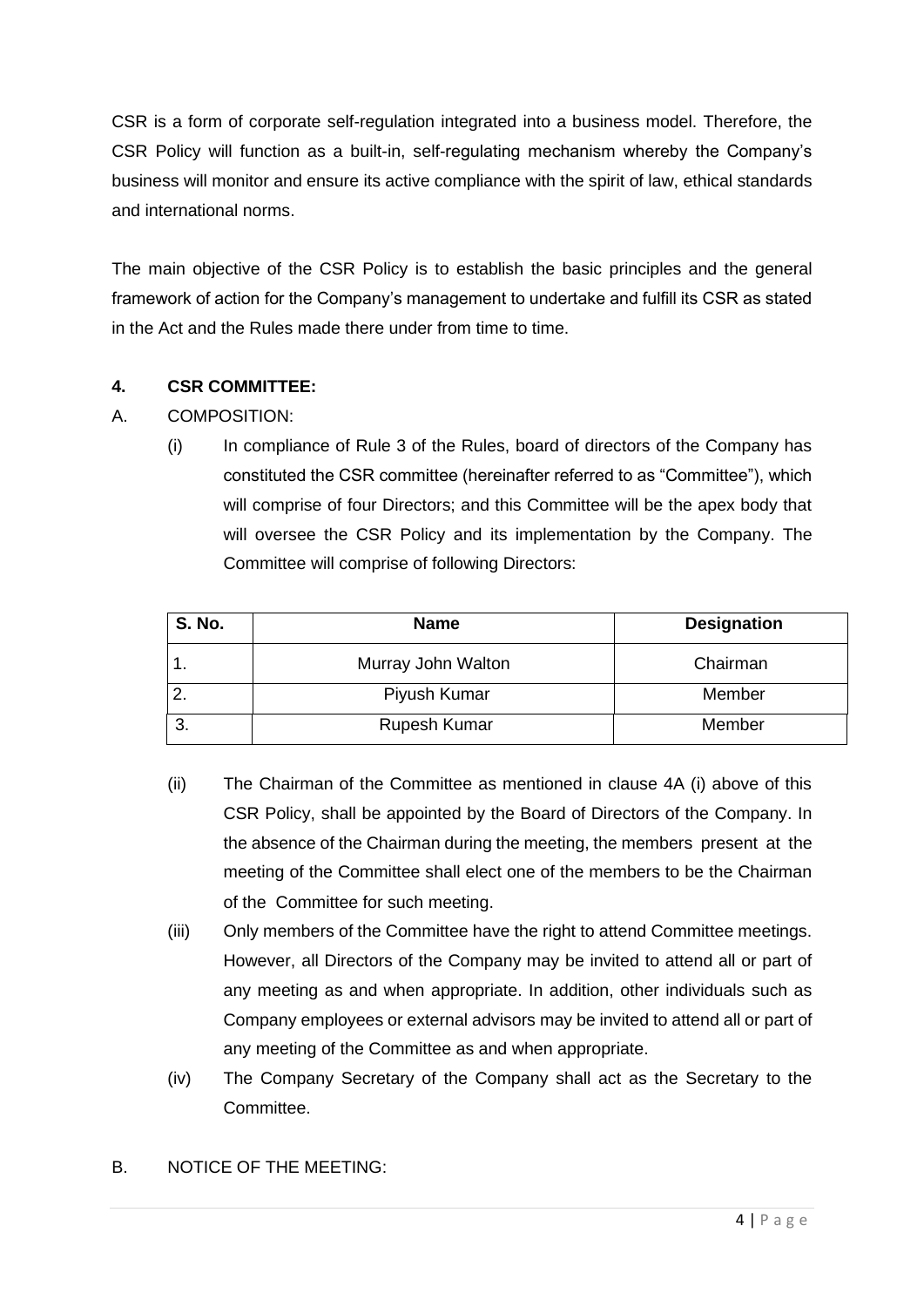- (i) Meeting of the Committee shall be called by the Company Secretary of the Committee at the request of any of its members.
- (ii) Meetings may be held with the physical presence of the members or via video conference mode or teleconference mode.
- (iii) Unless otherwise agreed, notice of each meeting confirming the venue, time and date together with an agenda of items to be discussed, shall be forwarded to each member of the Committee or any other person required to attend the meeting by the secretary along with the supporting papers.
- (v) Additional meetings may be held at the discretion of any of the member(s) of the Committee and shall be held at such time, date and venue as may be decided by the person calling the meeting.

#### C. MEETINGS:

The Committee shall endeavour to at least once calendar quarter by audio or video conferencing, as may be required. Additional meetings may be held to take a note of the CSR activities, the expenditure thereon as budgeted, and monitoring thereof. Minutes of the meetings shall be placed before the board for noting.

#### D. QUORUM:

The quorum for a meeting of the Committee as mentioned above shall be one-third of its total strength or two, whichever is higher.

# E. SITTING FEE:

There shall be no sitting fee for attending meetings of the Committee.

# F. ROLE AND POWERS OF CSR COMMITTEE:

The role and powers of the CSR Committee is as follows:

- a. To formulate and recommend the board, CSR Policy which shall indicate the activities to be undertaken by the Company as specified in Schedule VII of the Act;
- b. To recommend the amount of expenditure to be incurred on the activities referred to in Clause 6 above of this CSR Policy, in a financial year;
- c. To monitor the CSR Policy of the Company from time to time;
- d. Any other matter/thing as may be considered expedient by the members in furtherance of and to comply with the CSR Policy of the Company.
- e. Submit the reports to the board of the Company in respect of the CSR activities undertaken by the Company.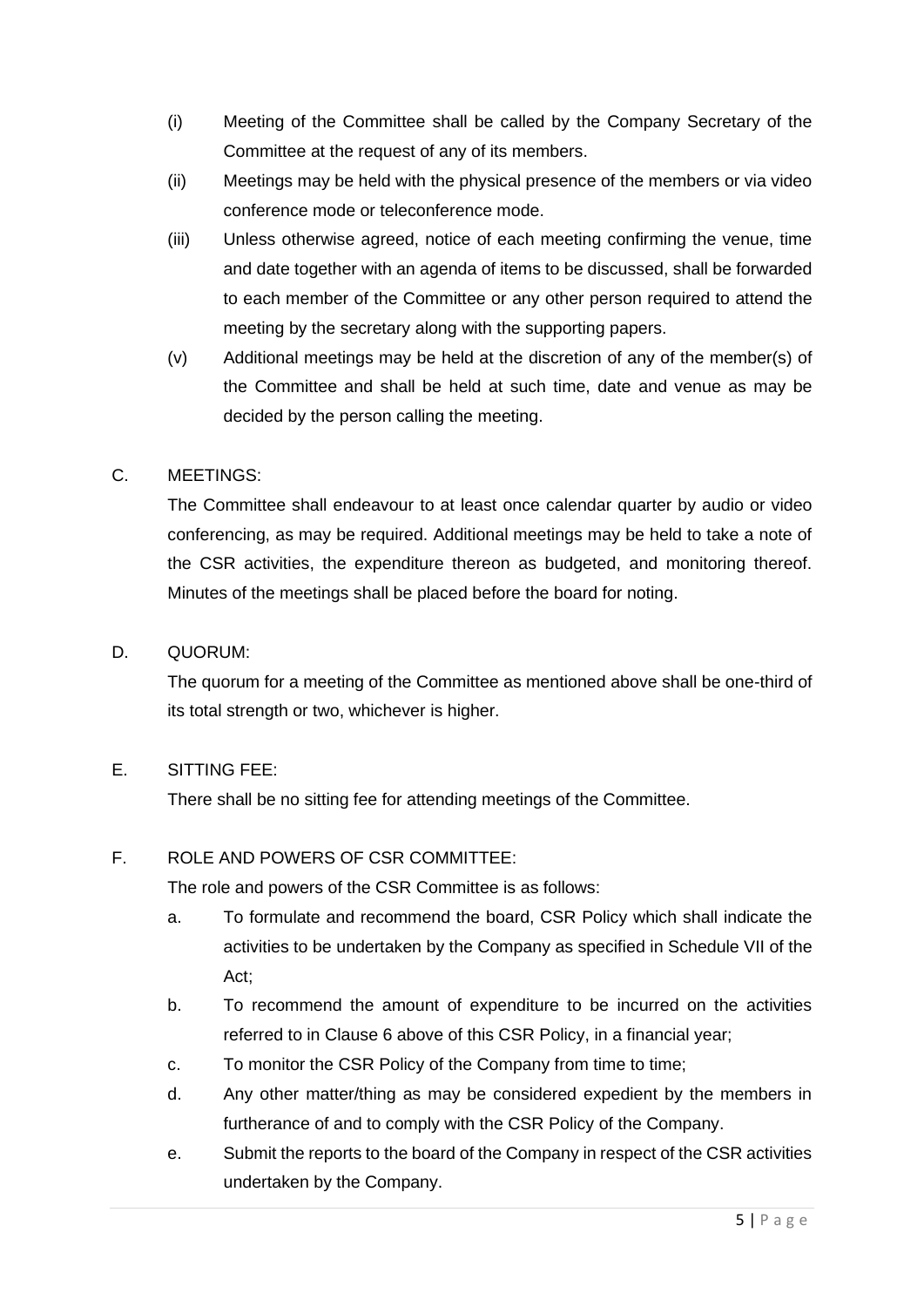# **5. MANAGEMENT OF CSR FUND:**

The goals and objectives along with the budget of the CSR group will be discussed and signed off at the beginning of every year with the Committee and the Chairman. This will happen as part of the annual strategic and operating plan processes of the Company. CSR initiatives of the Company will be reported in the annual report of the Company & the Board's Report in compliance with Section 135 and Rules made thereunder.

In case the Company fails to spend the CSR Fund in that particular financial year, the Committee shall submit a report in writing to the Board of Directors specifying the reasons for not spending the amount which in turn shall be reported by the Board of Directors in their Director's report for that particular financial year.

# **6. ACTIVITIES TO BE UNDERTAKEN AND MODE OF EXECUTION:**

- (i). The Committee will spend the CSR Fund for one or more of the following activities, which relate to Schedule VII of the Act as its projects for CSR activity which are as follows:
	- a) Eradicating hunger, poverty and malnutrition, promoting preventive health care and sanitation including contribution to the Swacch Bharat Kosh set up by the Central Government for the promotion of sanitation and making available safe drinking water;
	- b) Promotion of education, including special education and employment enhancing vocation skills especially among children, women, elderly, and the differently abled and livelihood enhancement projects;
	- c) Promoting gender equality, empowering women, setting up homes and hostels for women and orphans; setting up old age homes, day care centers and such other facilities for senior citizens and measures for reducing inequalities faced by socially and economically backward groups;
	- d) Ensuring environment sustainability, ecological balance, protection of flora and fauna, animal welfare, agroforestry, conservation of natural resources and maintaining quality of soil, air and water including contribution to the Clean Ganga Fund set up by the Central Government for rejuvenation of river Ganga;
	- e) Protection of national heritage, art and culture including restoration of buildings and sites of historical importance and works of art; setting up public libraries; promotion and development of traditional arts and handicrafts;
	- f) Measures for the benefit of armed forces veterans, war widows and their dependents;